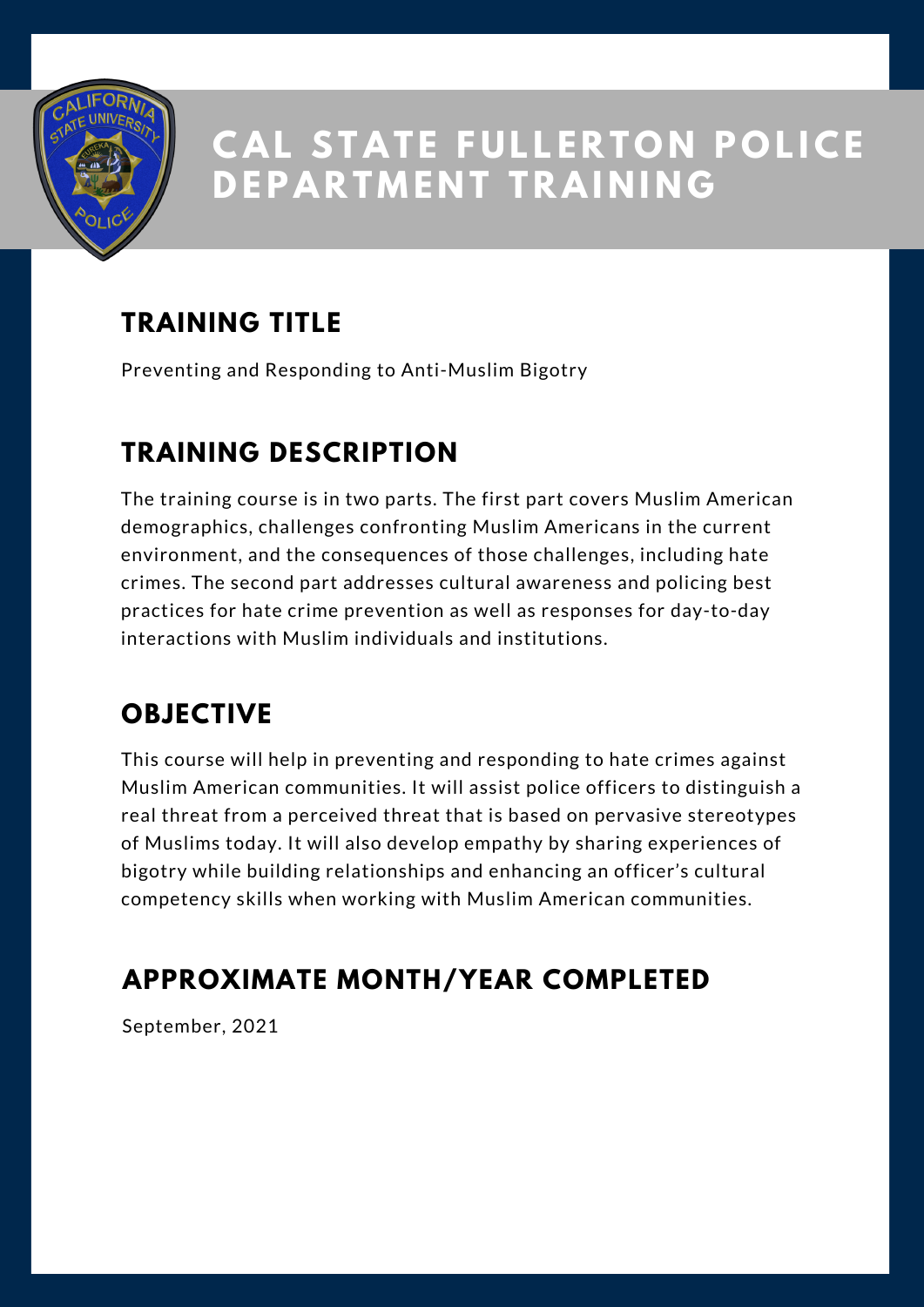

## **TRAINING TITLE**

Mental Health: Responding to Individuals in Crisis

#### **TRAINING DESCRIPTION**

This POST training was completed on the POST Learning Portal and consists of multiple video segments and discussions, pertaining to situational awareness, officer response, and de-escalation techniques when responding to individuals with mental illness and who are in crisis.

## **OBJECTIVE**

The goal of this training program is to prepare California law enforcement professionals for the response, recognition, and investigation of people suffering from a mental health crisis. Upon completion of this training program, officers will have a greater understanding of the laws covering mental health, identify common factors affecting those suffering from mental health emergencies, and be better prepared to conduct a mental health investigation. This training will assist with going beyond simply identifying someone having a mental health crisis and taking them to a mental health facility. Officers will recognize their important role in aiding persons affected by mental health crises and how to best handle these calls to avoid unnecessary return calls and reduce the potential for confrontations.

#### **APPROXIMATE MONTH/YEAR COMPLETED**

September, 2021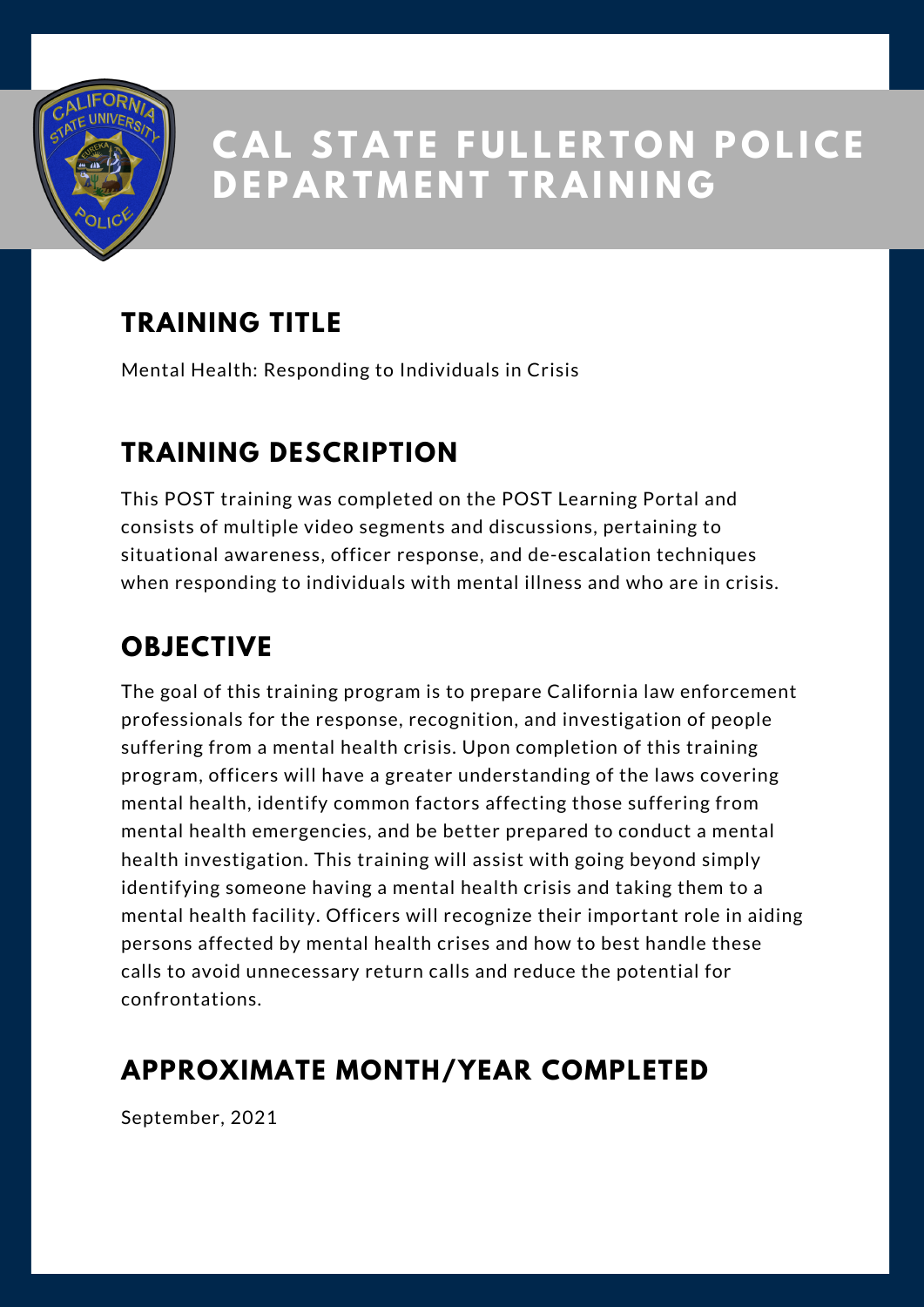

## **TRAINING TITLE**

Active shooter training via the POST Learning Portal

## **TRAINING DESCRIPTION**

This training program educates law enforcement on required training mandates for a terrorist or active shooter incident. The new law (Assembly Bill 1598 - Emergency Response Services: Active Shooter Incidents) requires that collaborative protocols and relationships be developed among law enforcement, fire, and emergency medical services. These first responders must train together, and the training must be ongoing, updated, and include training and education with other entities that may be involved in an active shooter incident.

### **OBJECTIVE**

The goal of this training is to assist peace officers in learning to become more effective in responding to these incidents as part of a multidisciplinary team. Everyone in law enforcement hopes that their community will never suffer the consequences of an active shooter incident. But they do happen, and officers need to be prepared. Following the direction and training requirements in this program will not only keep an agency in compliance with the law, but it will also result in a response that is more collaborative and hopefully saves more lives.

## **APPROXIMATE MONTH/YEAR COMPLETED**

October, 2021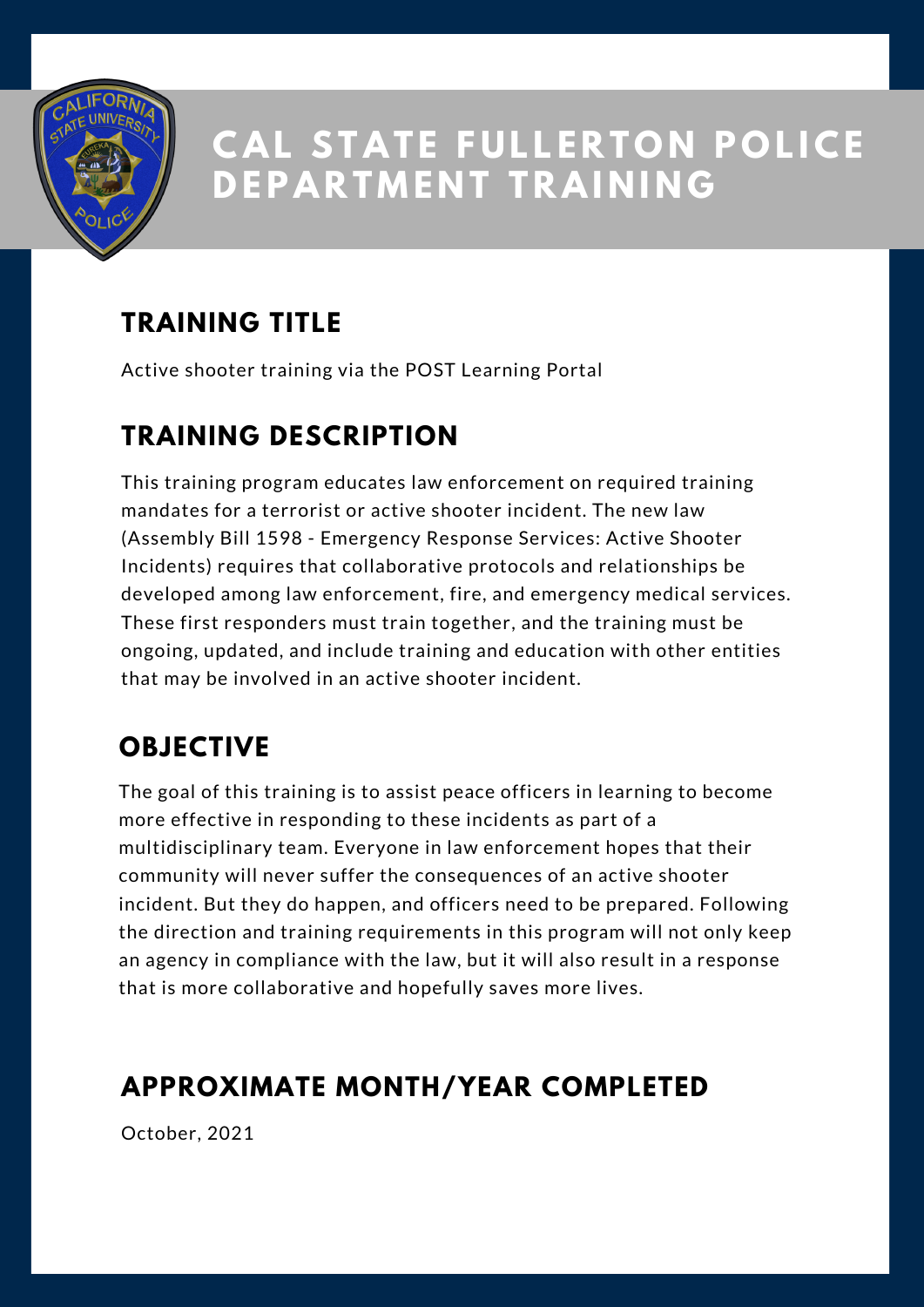

## **TRAINING TITLE**

Axon Update Training

#### **TRAINING DESCRIPTION**

All sworn officers received update training on Axon Citizen platform, updates to Body3 body-worn cameras, and received refresher training on evidence.com procedures.

#### **OBJECTIVE**

To provide updated training on the Axon technology available to officers.

#### **APPROXIMATE MONTH/YEAR COMPLETED**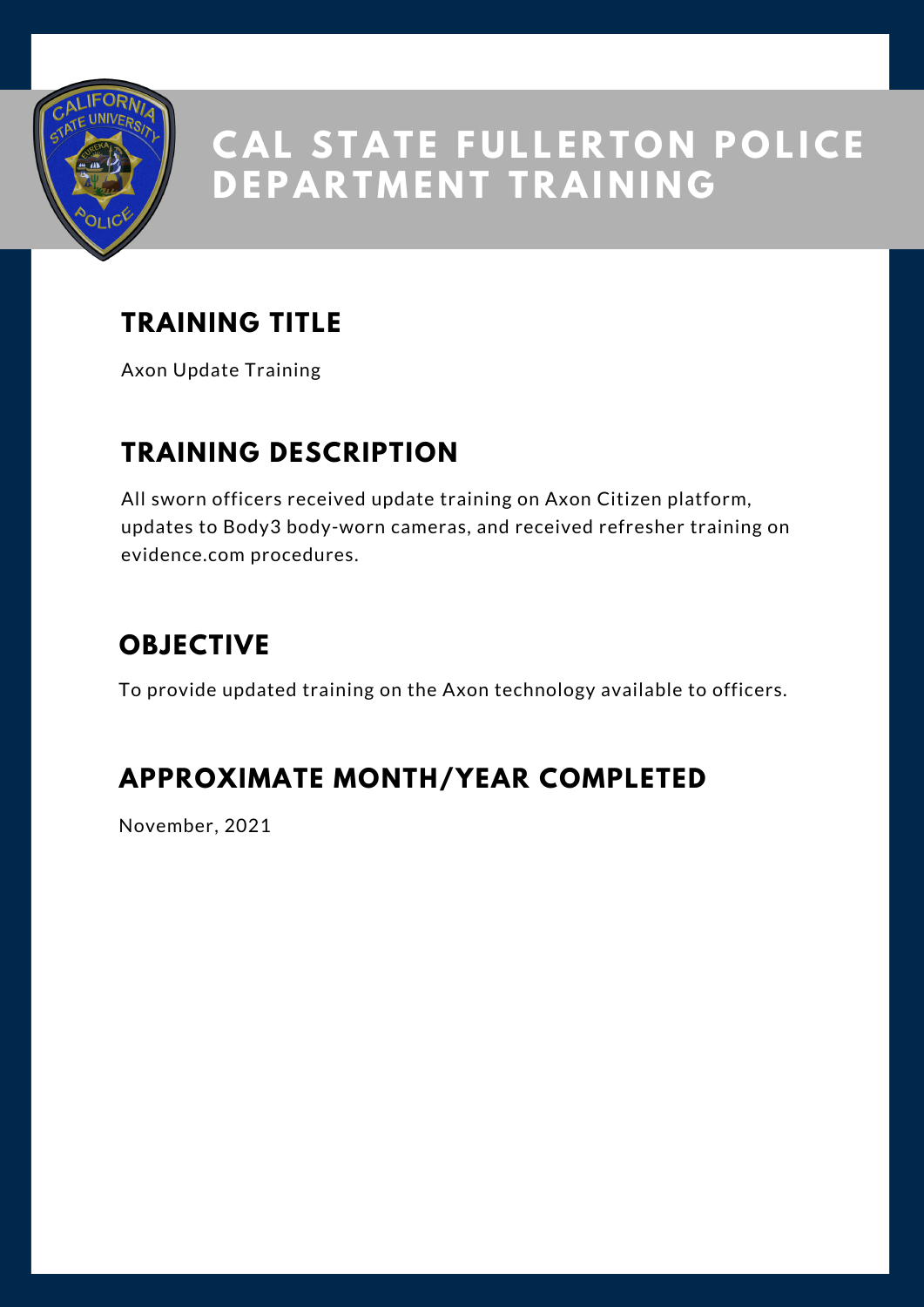

## **TRAINING TITLE**

PoliceOne Article: "Protecting officers from themselves: Tactics for self control."

#### **TRAINING DESCRIPTION**

Briefing Training - Collectively read the article and discussed real-world applications.

### **OBJECTIVE**

The objective was to teach officers how to recognize when they are losing self-control during an interaction, how to ask for assistance, and to accept that assistance if a fellow officer intervened.

#### **APPROXIMATE MONTH/YEAR COMPLETED**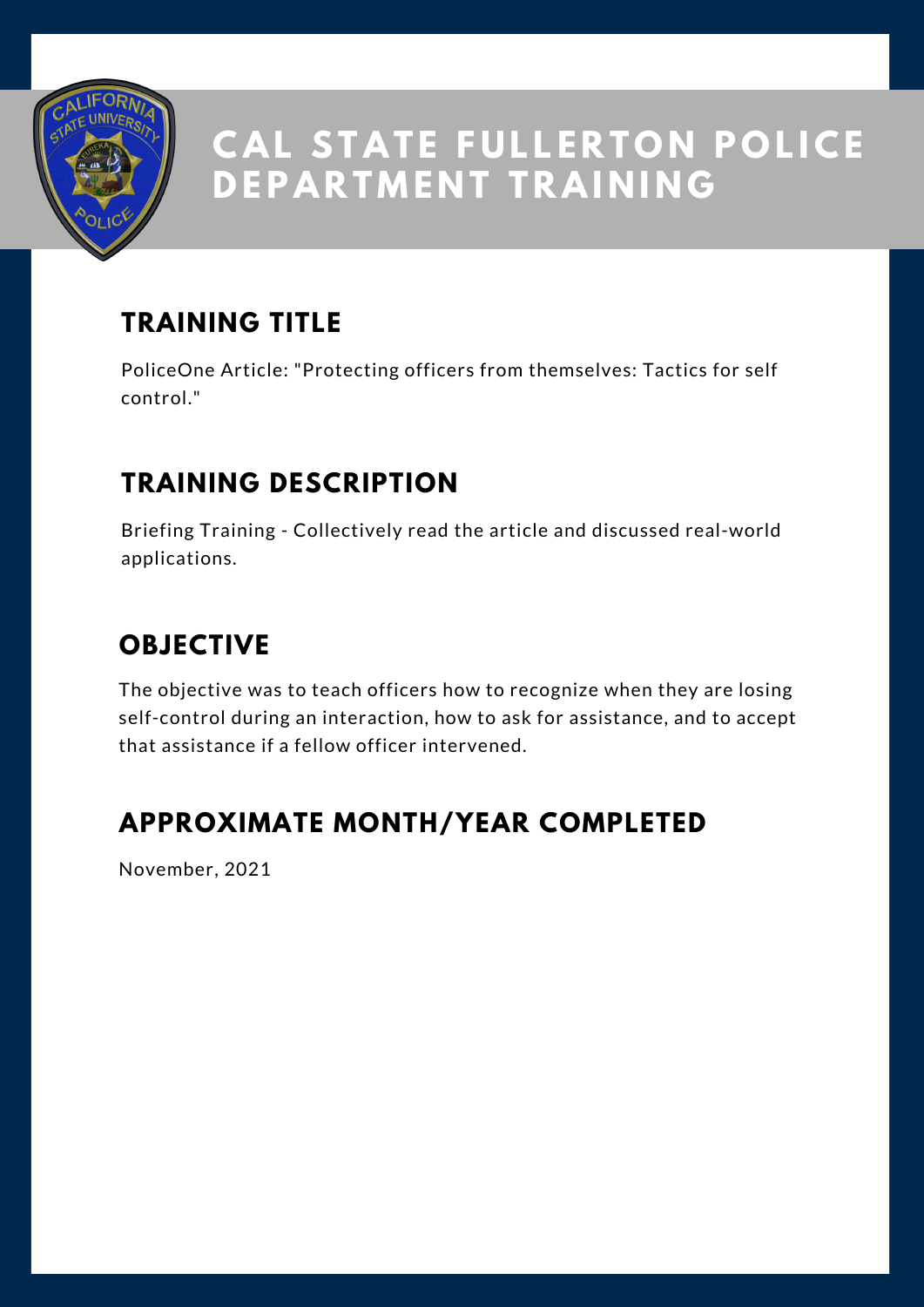

## **TRAINING TITLE**

Legislative Case Law Update

#### **TRAINING DESCRIPTION**

People v. Tousant (May 26, 2021) 64 Cal App. 5th 804

#### **OBJECTIVE**

Officers reviewed legal update references related to the following topics: warrantless vehicle searches and the automobile exception; seizure of relevant evidence in plain sight; searches of cell phones (with or without a search warrant); Miranda questioning of an in-custody suspect; Interrogation vs. questioning.

#### **APPROXIMATE MONTH/YEAR COMPLETED**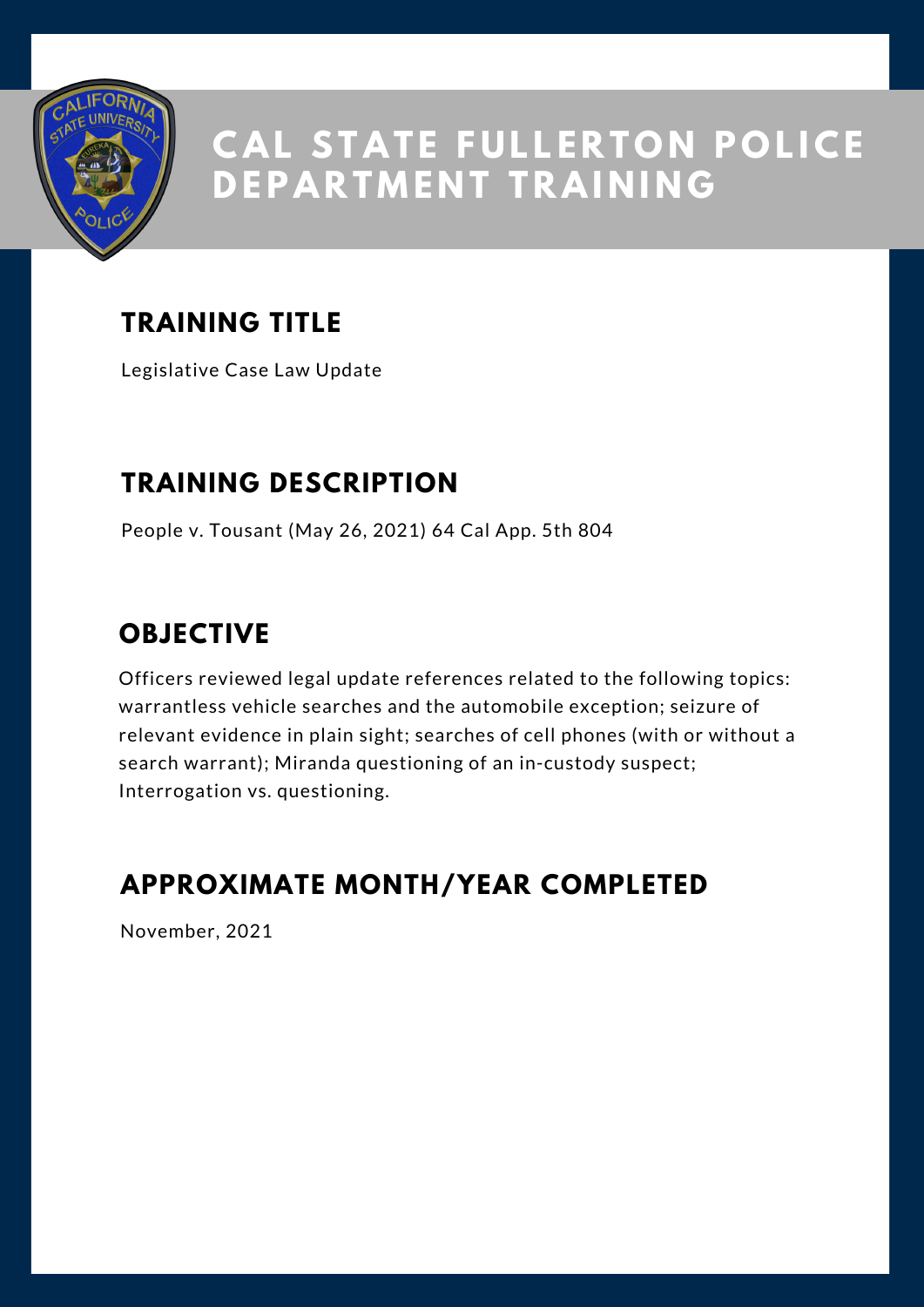

## **TRAINING TITLE**

Department of Homeland Security: Operation Allies Welcome

### **TRAINING DESCRIPTION**

Briefing Training: Review of DHS Pamphlet regarding the resettlement of Afghans.

## **OBJECTIVE**

Training provided guidelines on law enforcement awareness, security and status, rights and responsibilities, and cultural and customs of first interactions with individuals being resettled from Afghanistan.

#### **APPROXIMATE MONTH/YEAR COMPLETED**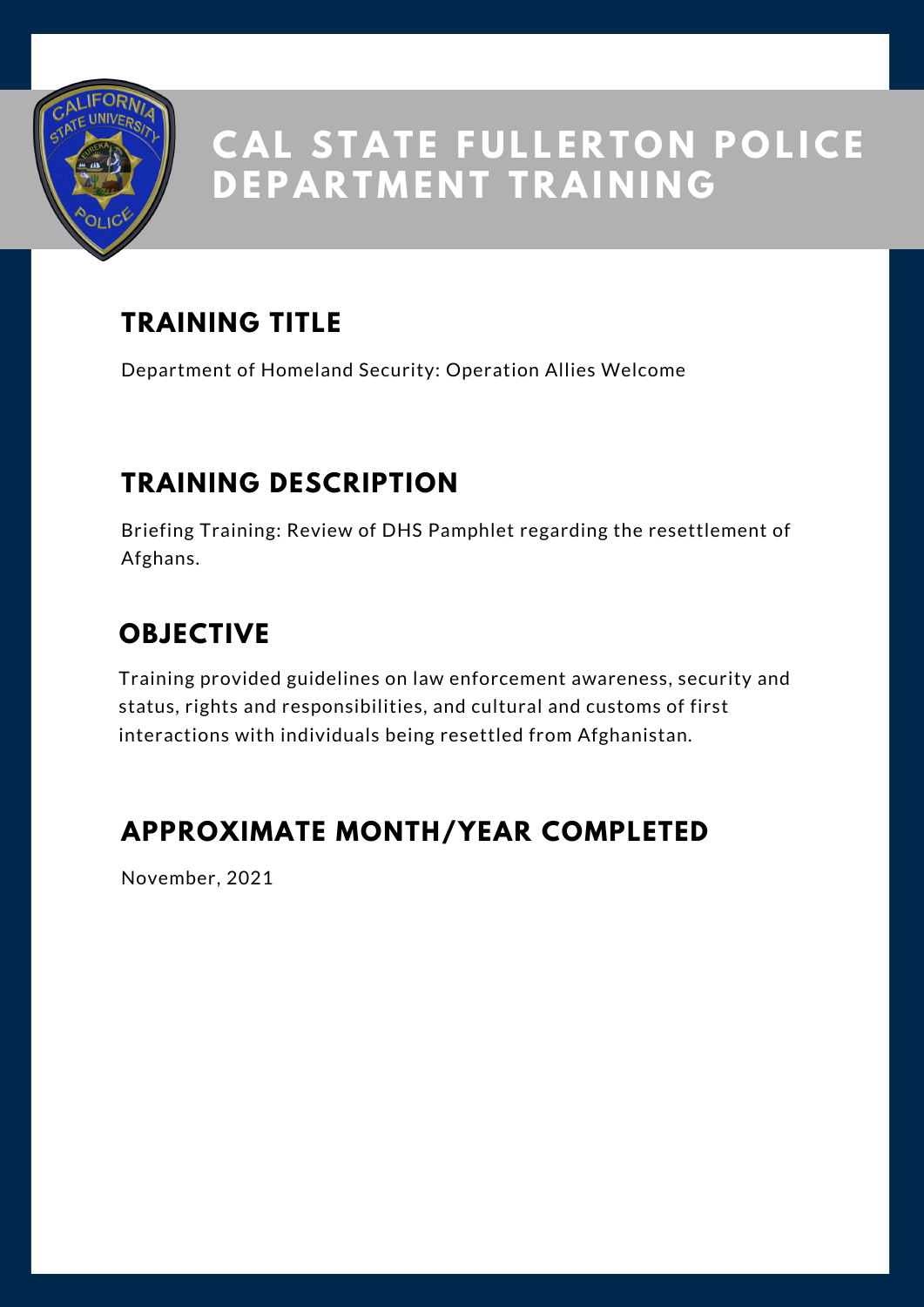

### **TRAINING TITLE**

Police Records CSO New Employee Training

### **TRAINING DESCRIPTION**

Duties and responsibilities training for new and current Police Records Community Service Officers.

## **OBJECTIVE**

Provided training on Police Records Bureau duties and responsibilities. To include procedures in processing police reports, lost & found property, vehicle releases, and how to respond to Calif. Public Records Act requests.

#### **APPROXIMATE MONTH/YEAR COMPLETED**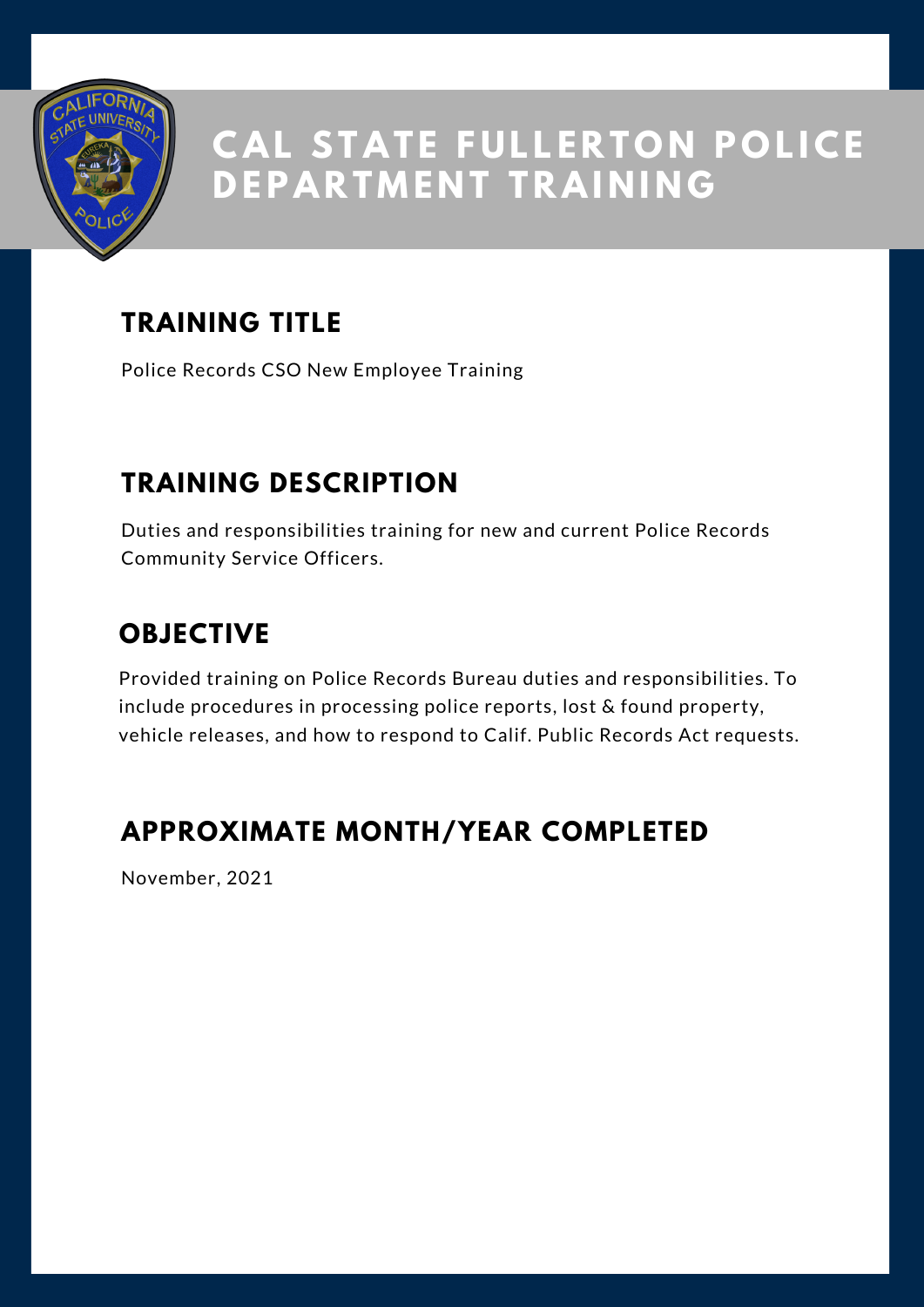

## **TRAINING TITLE**

Titan Table Talk: Resiliency in Native American & Indigenous Communities

#### **TRAINING DESCRIPTION**

The training featured panelists Nicole Merton, Tracy Stanhoff, and Rheanna Lipari sharing their stories of resiliency as Native Indigenous Peoples.

## **OBJECTIVE**

The objective of the training was to give varying perspectives on the history and lives of Native and Indigenous peoples, listen to stories of past injustices perpetuated, and garner knowledge on the proper use of terms and assistance the communities might need.

#### **APPROXIMATE MONTH/YEAR COMPLETED**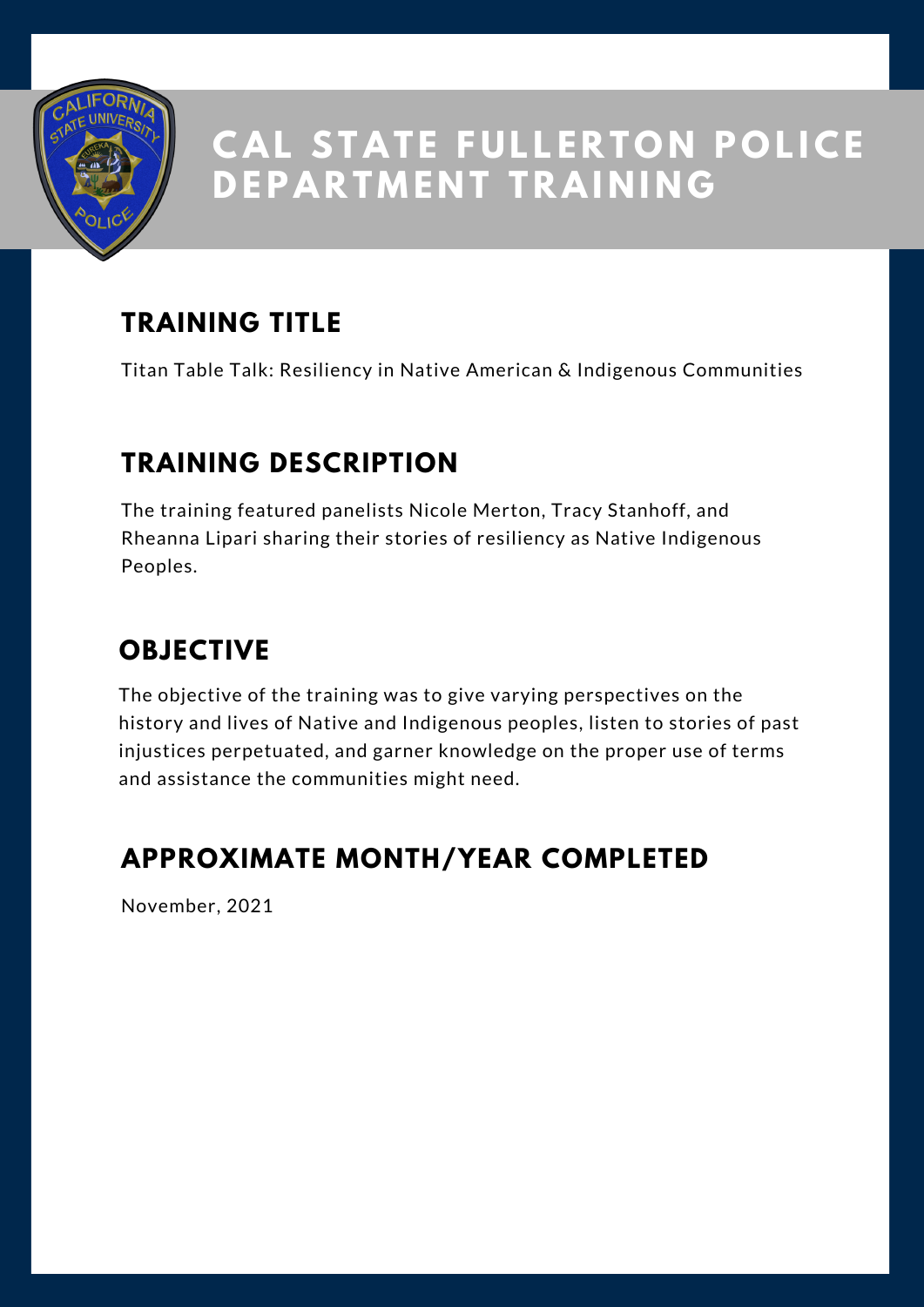

## **TRAINING TITLE**

Briefing Training Public Perception

#### **TRAINING DESCRIPTION**

Policing Survey Results for CSUF PD and Sac State PD

#### **OBJECTIVE**

Officers reviewed the policing survey results presented by Sac State and CSUF. Officers focused on areas where community members felt we could improve.

### **APPROXIMATE MONTH/YEAR COMPLETED**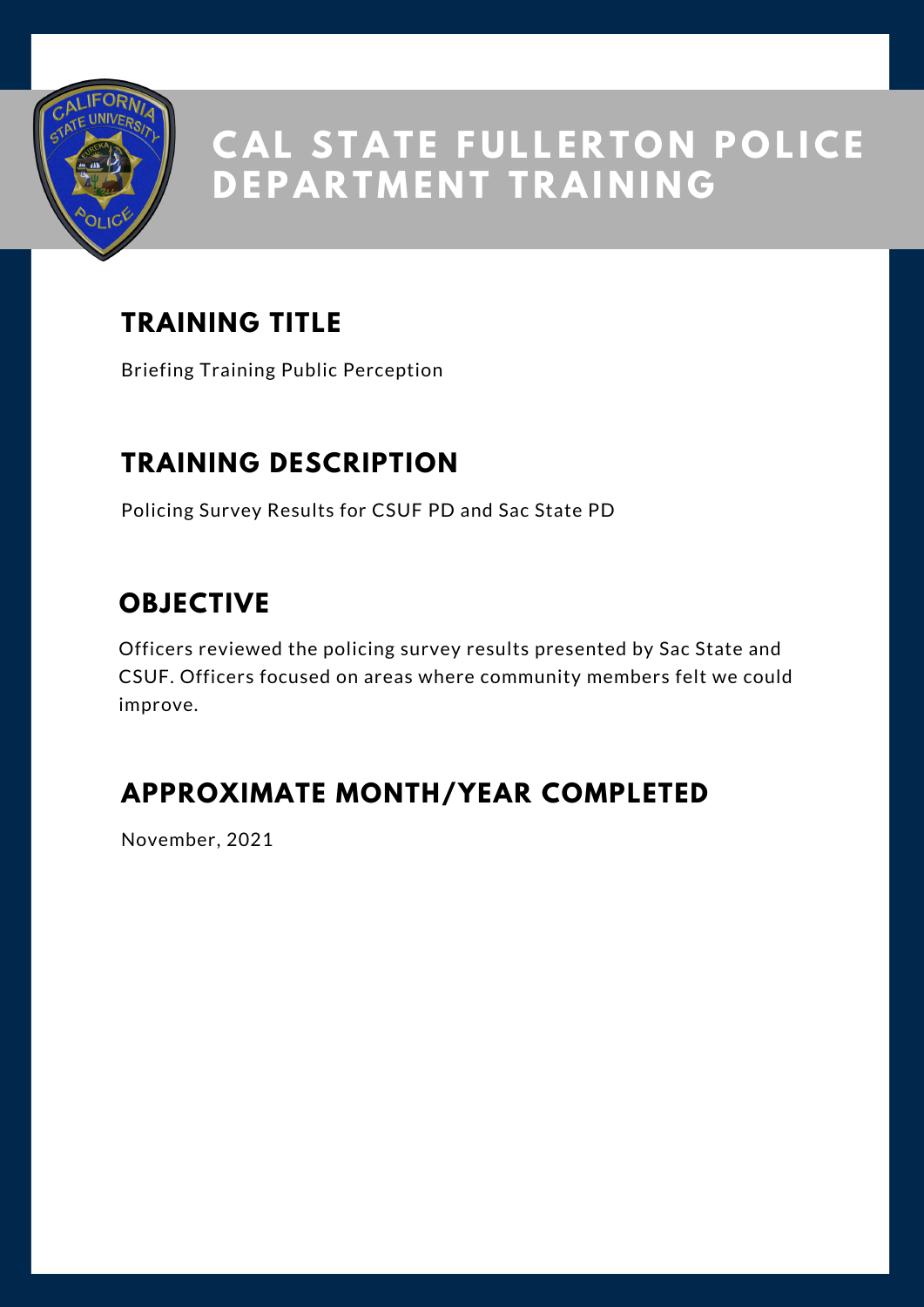

### **TRAINING TITLE**

Cal ID Mobile ID Equipment Training

#### **TRAINING DESCRIPTION**

Officers were trained on how to use the new Cadence Mobile Identification technology provided by OC Crime Lab.

### **OBJECTIVE**

The objective of the training was to teach officers how to use the equipment, as well as the legal theory and procedures on using the device.

### **APPROXIMATE MONTH/YEAR COMPLETED**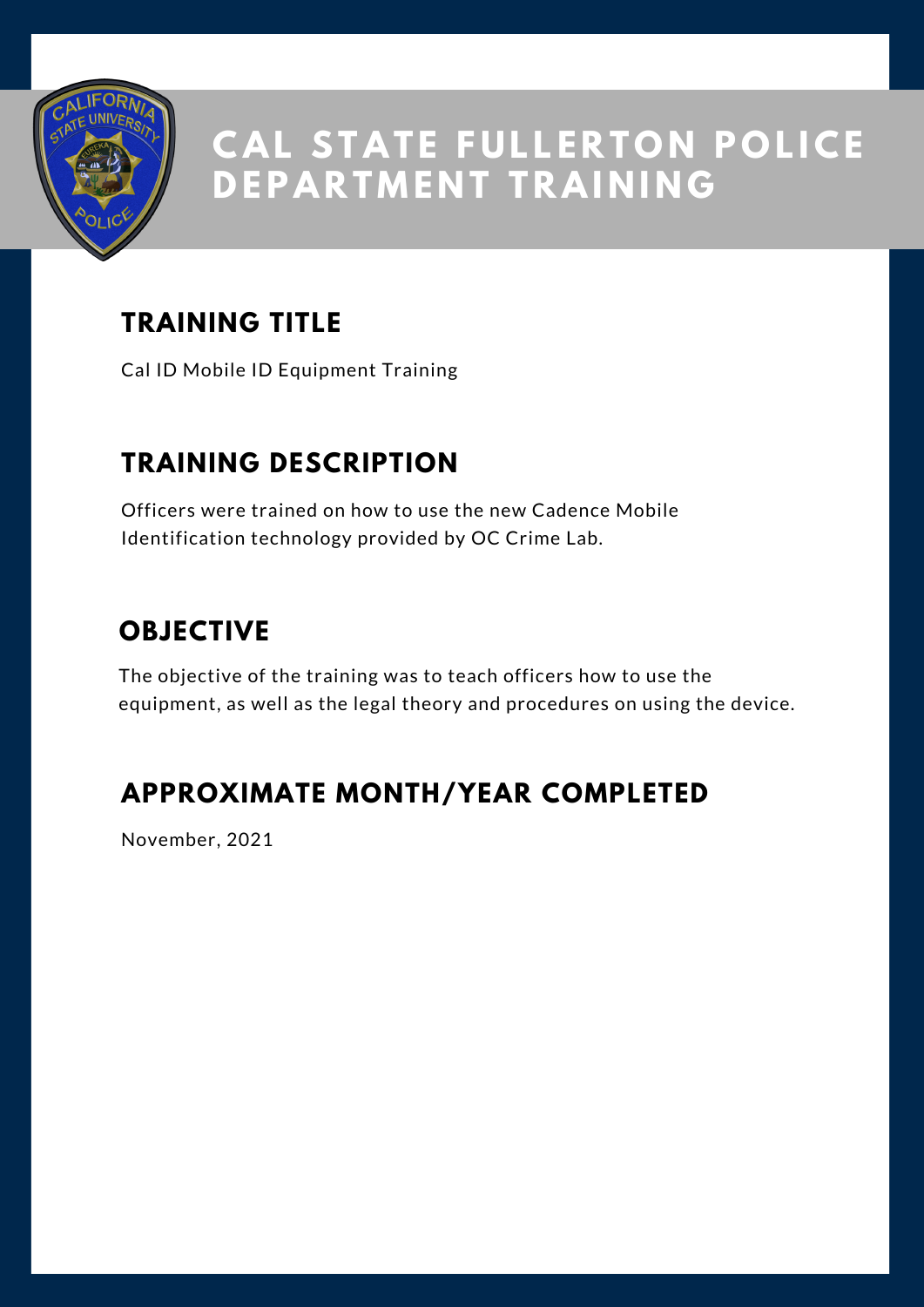

## **TRAINING TITLE**

Policy and Procedure Review - General Order 8-3

#### **TRAINING DESCRIPTION**

Policy and Procedure Review - General Order 8-3.

#### **OBJECTIVE**

Provided with a recent National Intelligence briefing on an increase in the number of bomb threat cases at Universities across the US, officers reviewed General Order 8-3 which provides the guidelines on the UPDs response to such an incident.

#### **APPROXIMATE MONTH/YEAR COMPLETED**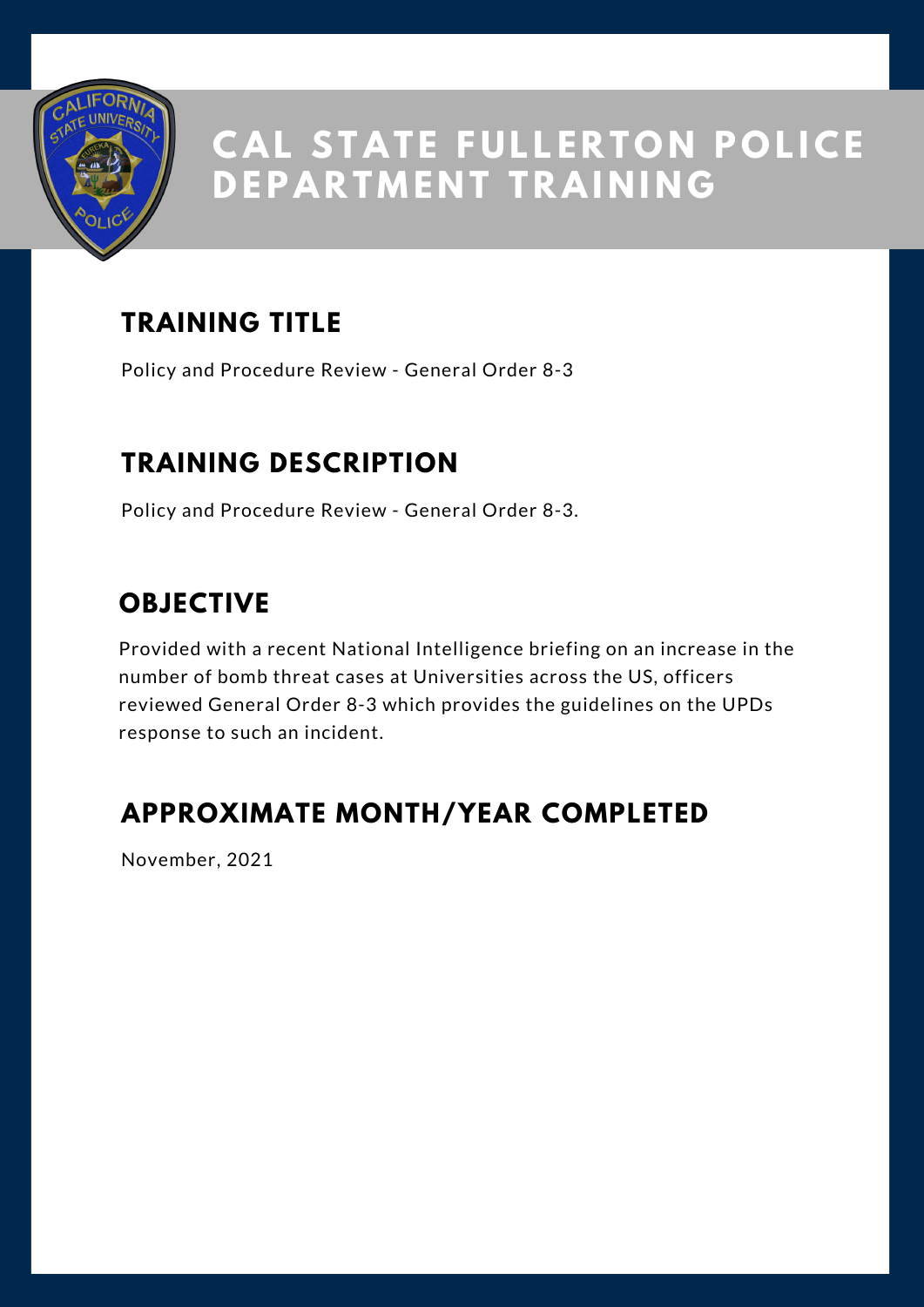

### **TRAINING TITLE**

Article Review

#### **TRAINING DESCRIPTION**

Officers reviewed the article, "FedEx mass shooting victims ask the city for \$2.1M over red flag failure," posted by PoliceOne.com

## **OBJECTIVE**

Officers reviewed the article for information on why the victims were seeking a monetary settlement. Officers discussed the perceived failure in the state's red flag gun laws. Officers then discussed the gun violence restraining order process and how to go about retrieving and documenting incidents where we confiscate firearms.

#### **APPROXIMATE MONTH/YEAR COMPLETED**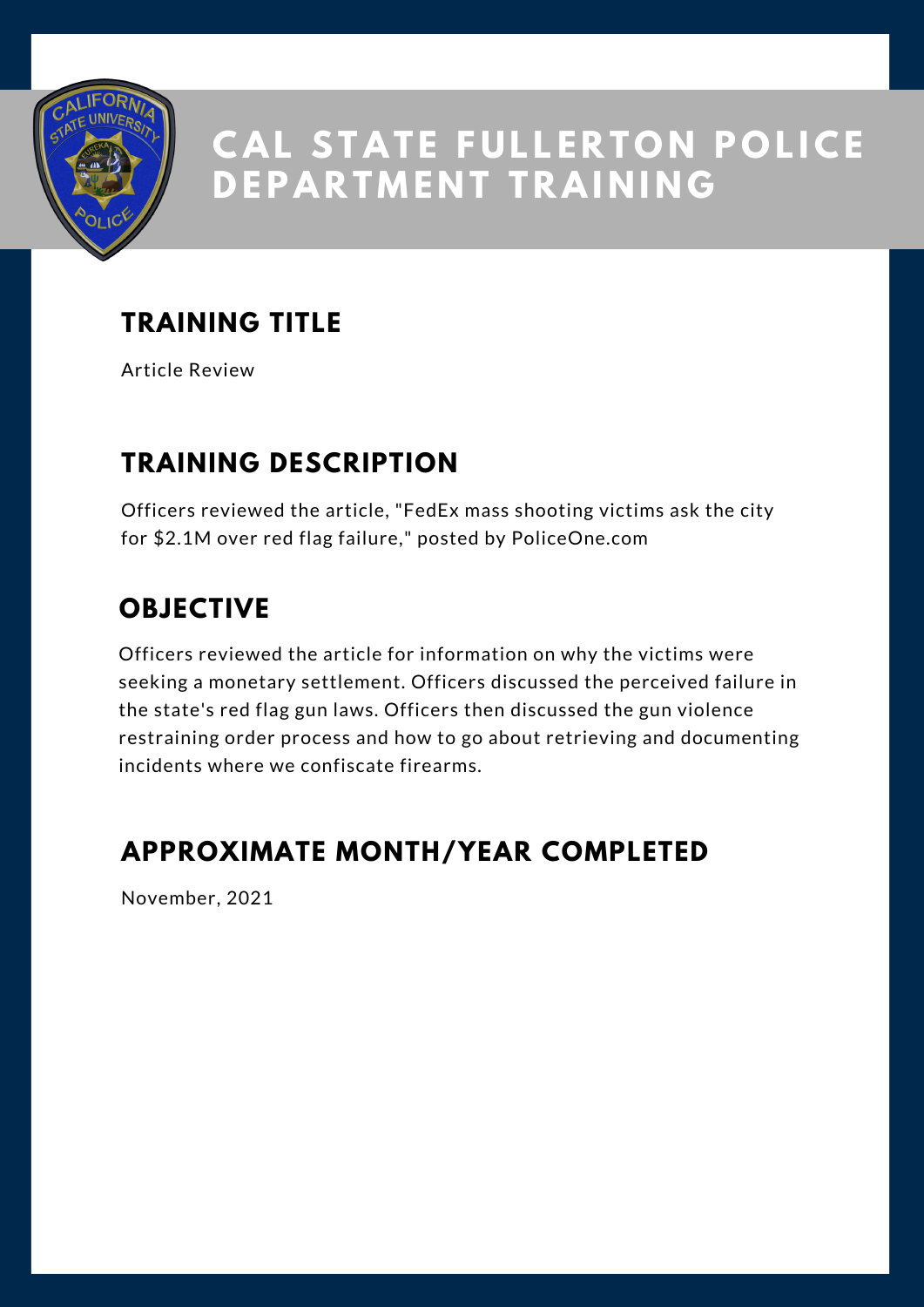

## **TRAINING TITLE**

Active Shooter

#### **TRAINING DESCRIPTION**

This training program educates law enforcement on required training mandates for a terrorist or active shooter incident. The new law (Assembly Bill 1598 - Emergency Response Services: Active Shooter Incidents) requires that collaborative protocols and relationships be developed among law enforcement, fire, and emergency medical services. These first responders must train together, and the training must be ongoing, updated, and include training and education with other entities that may be involved in an active shooter incident. The benefits of this type of training as well as some of the challenges in coordination are highlighted within the video.

#### **OBJECTIVE**

The goal of this training is to assist peace officers in learning to become more effective in responding to these incidents as part of a multidisciplinary team. Everyone in law enforcement hopes that their community will never suffer the consequences of an active shooter incident. But they do happen, and officers need to be prepared. Following the direction and training requirements in this program will not only keep an agency in compliance with the law, but it will also result in a response that is more collaborative and hopefully saves more lives.

#### **APPROXIMATE MONTH/YEAR COMPLETED**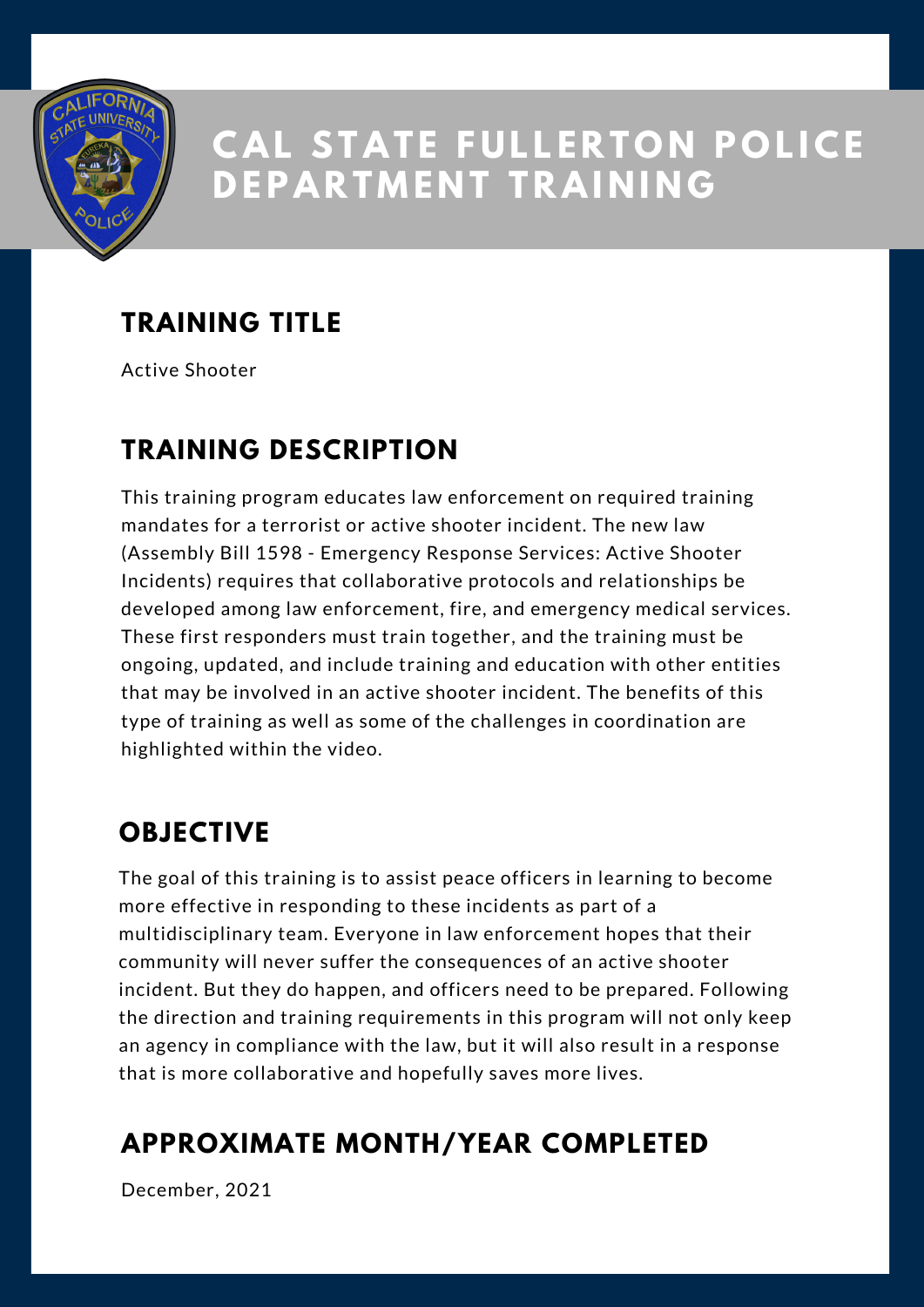

## **TRAINING TITLE**

Gender Equity and Title IX

#### **TRAINING DESCRIPTION**

This course provides practical training for identifying, reporting, and preventing campus sexual violence, as well as assisting victims of sexual assault. Interactive case studies and videos provide engaging educational content that explains how to respond to known or suspected sexual violence, which includes sexual assault, dating violence, domestic violence, and stalking. Examples are based on real cases that teach important concepts to build a safe campus community and create a culture that does not tolerate sexual violence. The course teaches employees valuable skills for assisting victims and survivors of sexual violence and reporting sexual violence. It also helps post-secondary institutions comply with the employee training requirements of Title IX and the Campus Sexual Violence Elimination Act (Campus SaVE Act).

### **OBJECTIVE**

Sexual assault is an epidemic affecting college students. Federal law requires all colleges and universities that participate in federal financial aid programs to train their faculty and staff on how to recognize sexual misconduct, report incidents to campus authorities, and prevent sexual misconduct from occurring in the first place. This course also provides state-specific legal definitions of sexual violence and describes victim protections, bystander intervention strategies, and school disciplinary proceedings.

### **APPROXIMATE MONTH/YEAR COMPLETED**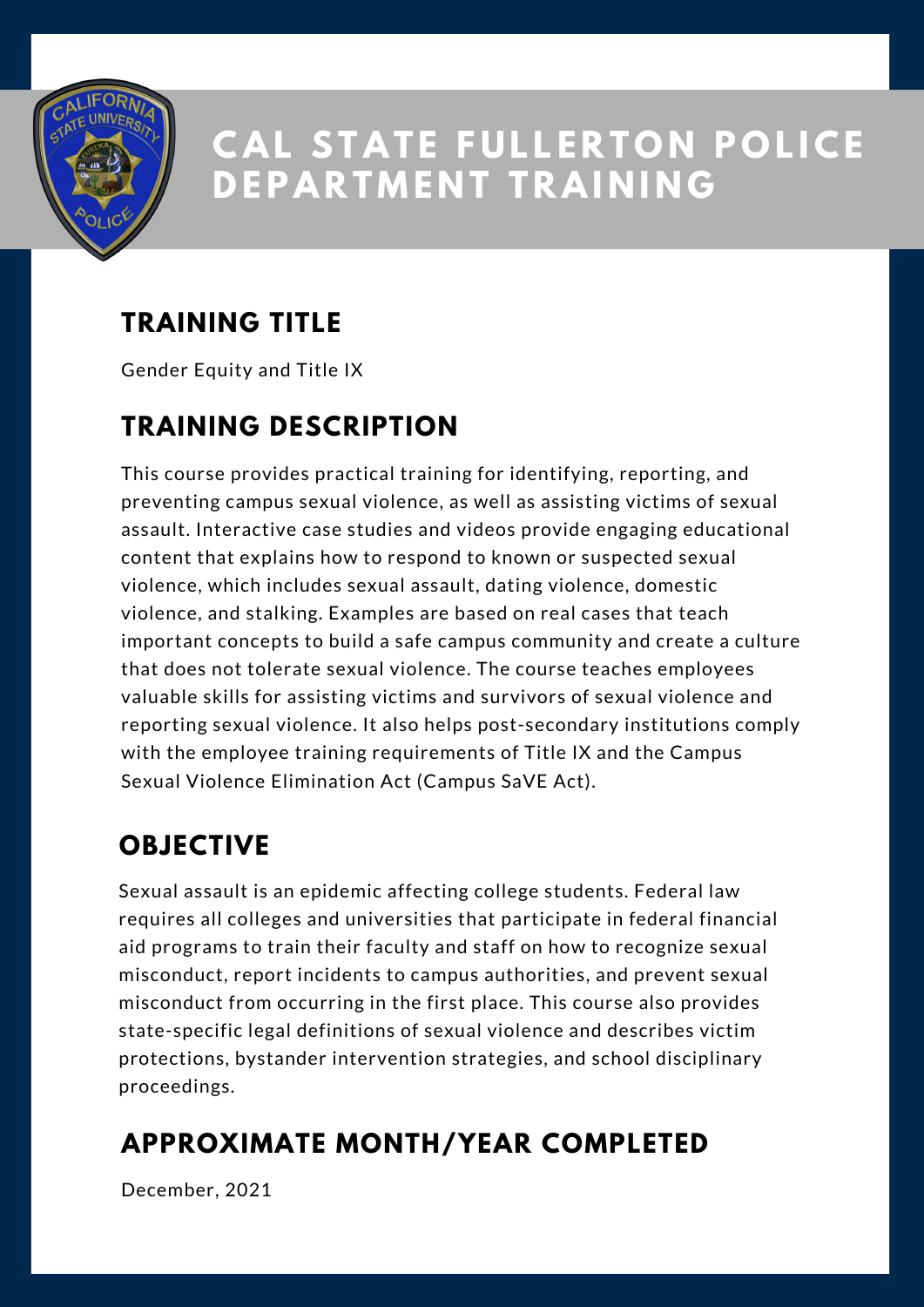

## **TRAINING TITLE**

CSUF PD General Order 3-7 : Juvenile Procedures

#### **TRAINING DESCRIPTION**

The purpose of this order is to set forth regulations governing juvenile procedures, which are consistent with federal and state mandates relating to juvenile matters.

## **OBJECTIVE**

The CSUF Police Department shall be committed to ensuring that the letter and spirit of the law are followed in dealing with juveniles and juvenile offenders. Although the University does not have a sizable juvenile population, there is an expectation that all sworn personnel handle juveniles consistent with the limits imposed by state and federal laws.

#### **APPROXIMATE MONTH/YEAR COMPLETED**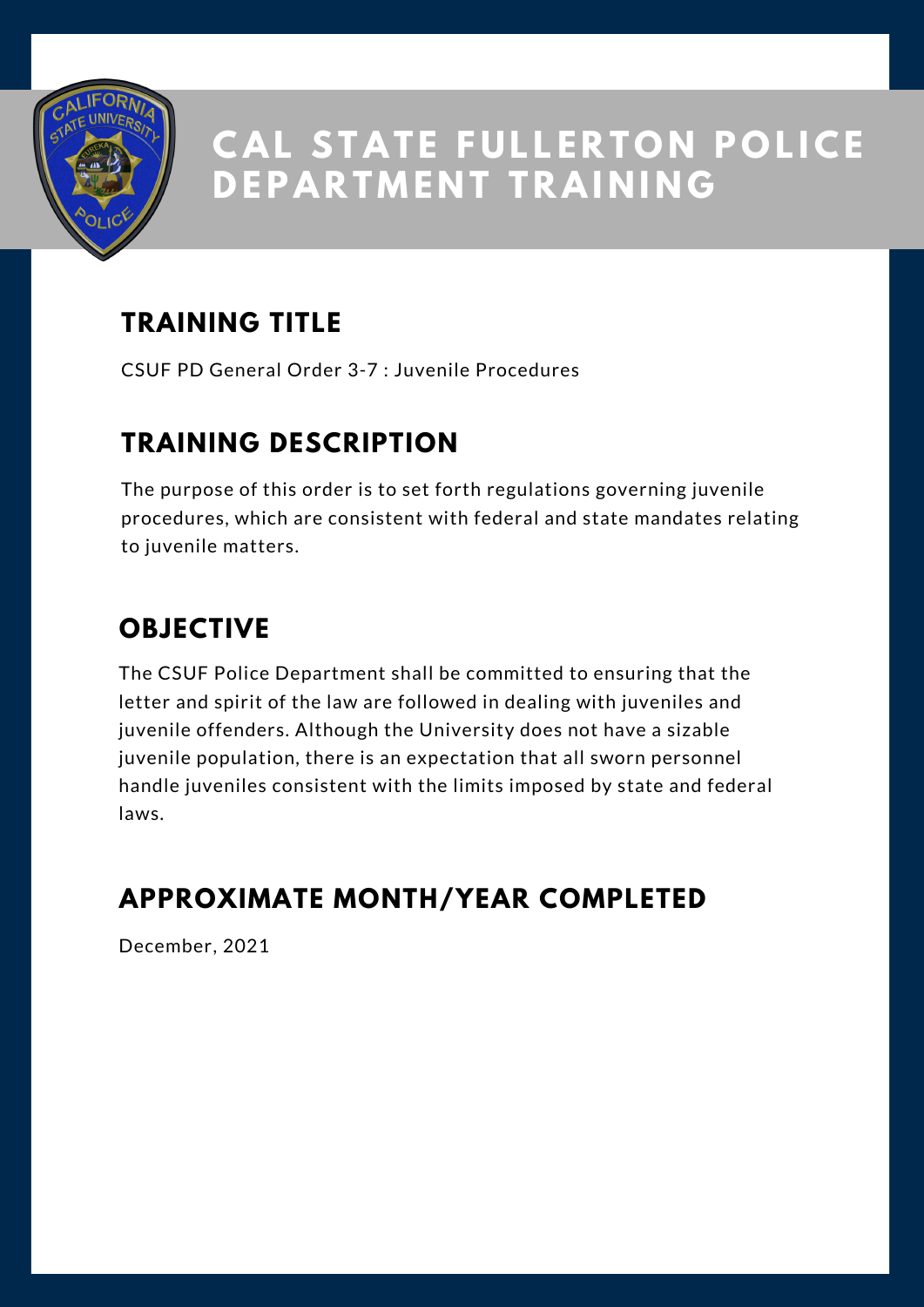

## **TRAINING TITLE**

CSUF PD General Order 8-3 : Bomb Threat

#### **TRAINING DESCRIPTION**

To provide a procedure to be followed in the event a bomb threat is made to the University and for coordination of internal and external departments and agencies for such an incident.

## **OBJECTIVE**

It shall be the policy of this Department to consider all bomb threats received to be legitimate and to handle all such calls in a manner to ensure the safety of any individuals in the affected area.

#### **APPROXIMATE MONTH/YEAR COMPLETED**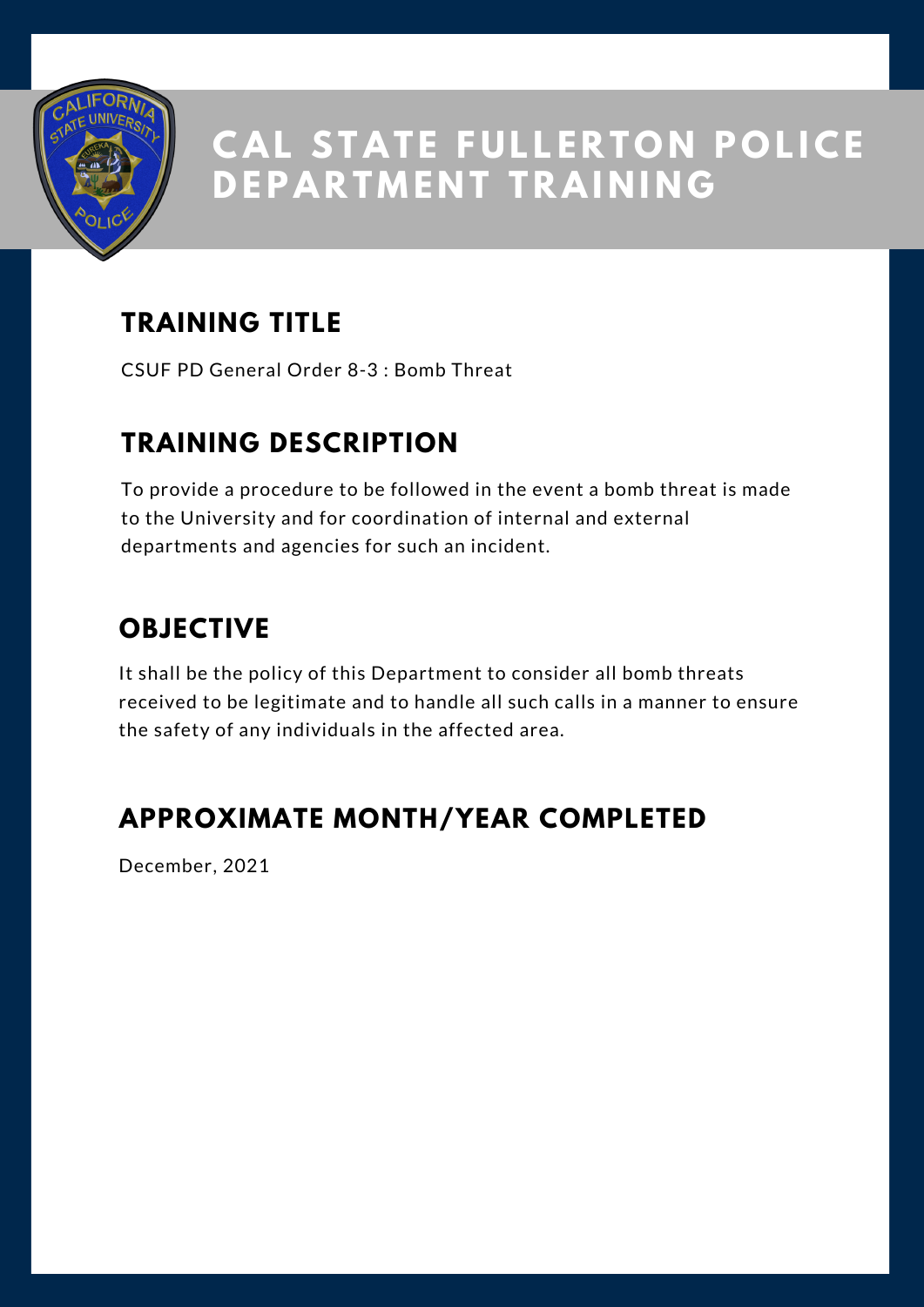

## **TRAINING TITLE**

CSUF PD General Order 1-3 : Code of Ethics

#### **TRAINING DESCRIPTION**

To establish rules and regulations for all Police Department employees that address professional conduct and responsibilities and to adopt a Code of Ethics as a general standard of conduct for all Police Officers and a Code of Ethics as a general standard of conduct for all Department personnel.

### **OBJECTIVE**

Peace officers and public employees are vested with a public trust which requires that they consistently demonstrate the highest degree of integrity and good moral character. Because society holds public employees to a high standard, it is the policy of this Department to have its employees abide by the following Code of Ethics and Manual of Rules.

## **APPROXIMATE MONTH/YEAR COMPLETED**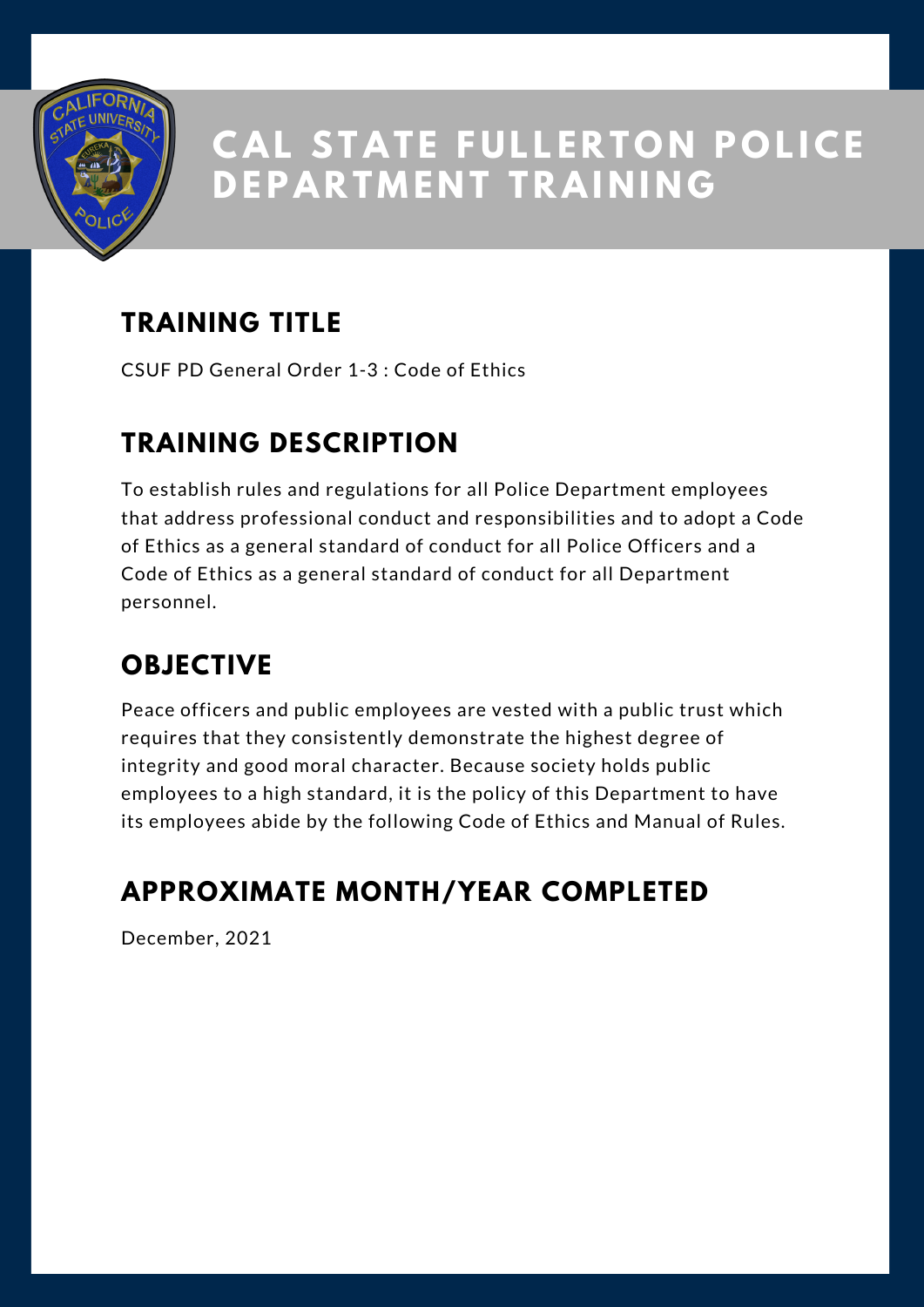

### **TRAINING TITLE**

Titan Table Talk: Resiliency in the LGBTQ+ Community

### **TRAINING DESCRIPTION**

This year's Titan Table Talk theme centers on narratives from members of the various highlighted cultural heritage months – all expressing their personal experience with resiliency throughout the pandemic and beyond.

## **OBJECTIVE**

To broaden knowledge and understanding of the societal challenges that members of the LGBTQ+ community face and offer varying perspectives of both internal and external struggles.

#### **APPROXIMATE MONTH/YEAR COMPLETED**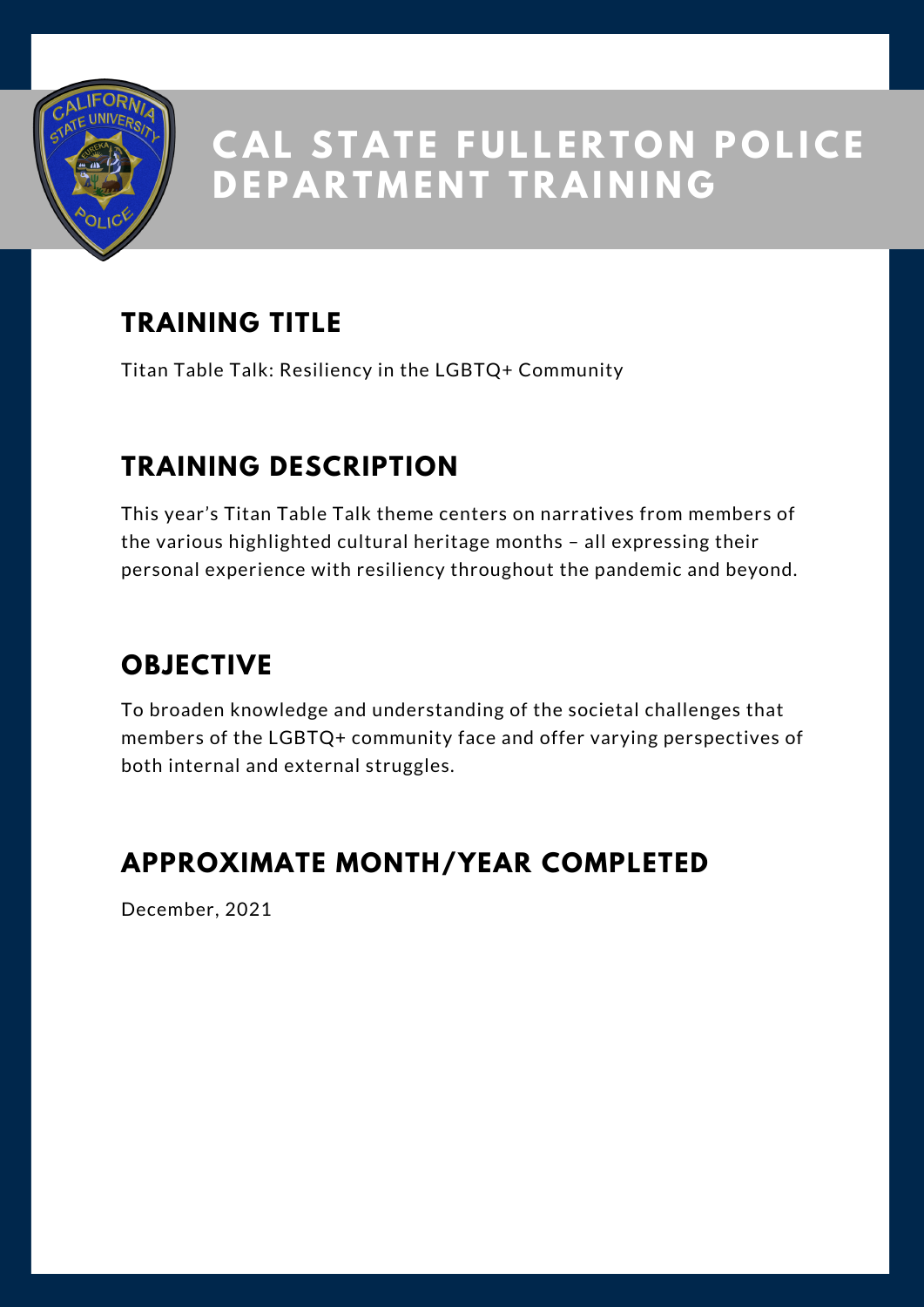

## **TRAINING TITLE**

Racial Identity Profiling Act (RIPA) Officer Training

#### **TRAINING DESCRIPTION**

AB 953 requires law enforcement agencies (LEAs) to report data on all stops to the California Department of Justice (DOJ. According to the Stop Data regulations, California State University (CSU) police departments of CSU campuses (Educ. Code, §89560) are required to collect stop data pursuant to the Racial Identity Profiling Act (RIPA) as of January 1, 2022.

### **OBJECTIVE**

Provide officer training on collecting Department of Justice mandated stop data information.

#### **APPROXIMATE MONTH/YEAR COMPLETED**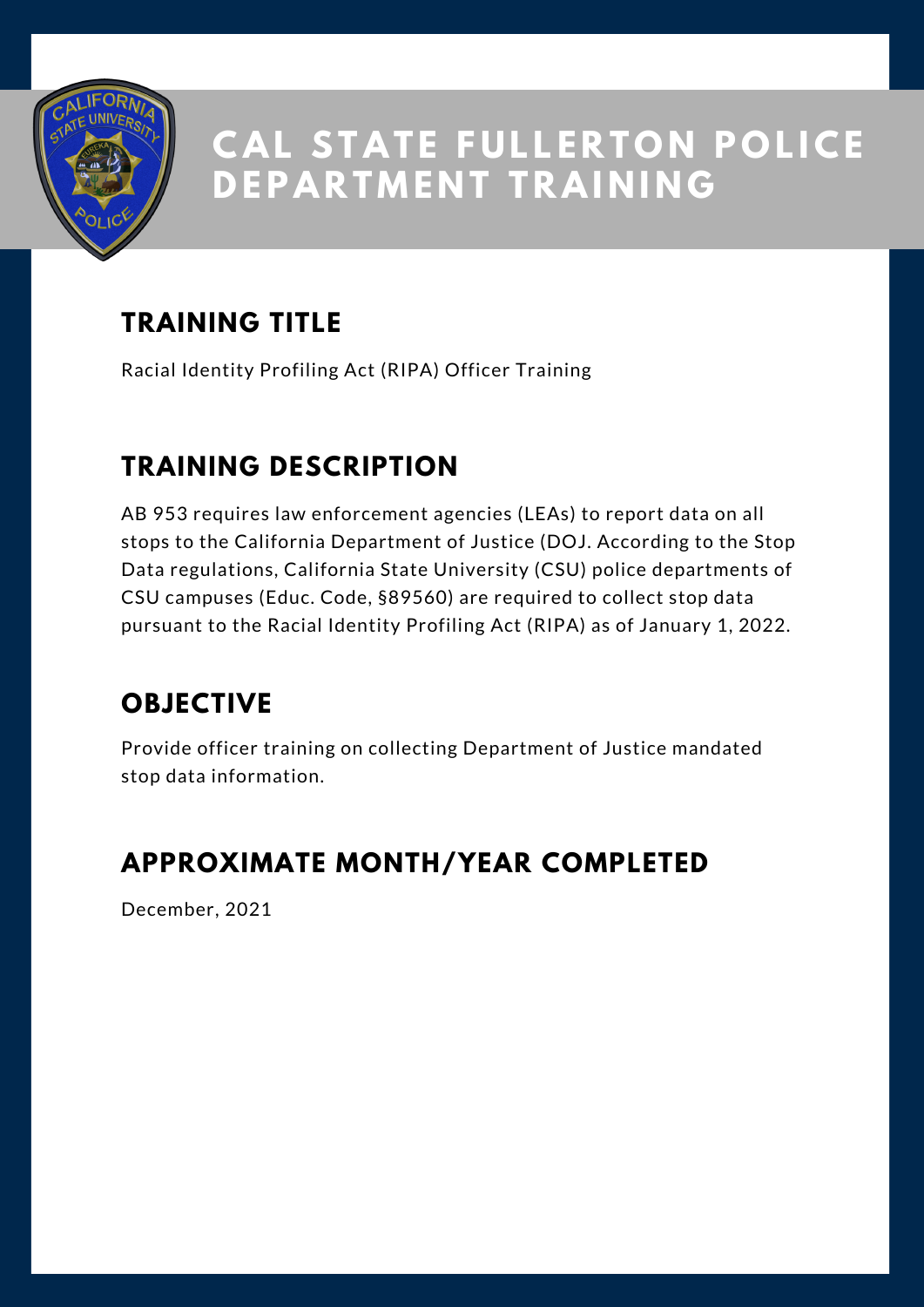

## **TRAINING TITLE**

Resiliency in the Latinx Communities

### **TRAINING DESCRIPTION**

Multiple speakers addressed the need and importance for mentors in the Latino community, family support, and the setting of goals to obtain personal, educational, and career outcomes.

### **OBJECTIVE**

To better understand the specific needs of the Latinx community as a whole but specifically what the students at CSUF may need in order to meet their objectives.

#### **APPROXIMATE MONTH/YEAR COMPLETED**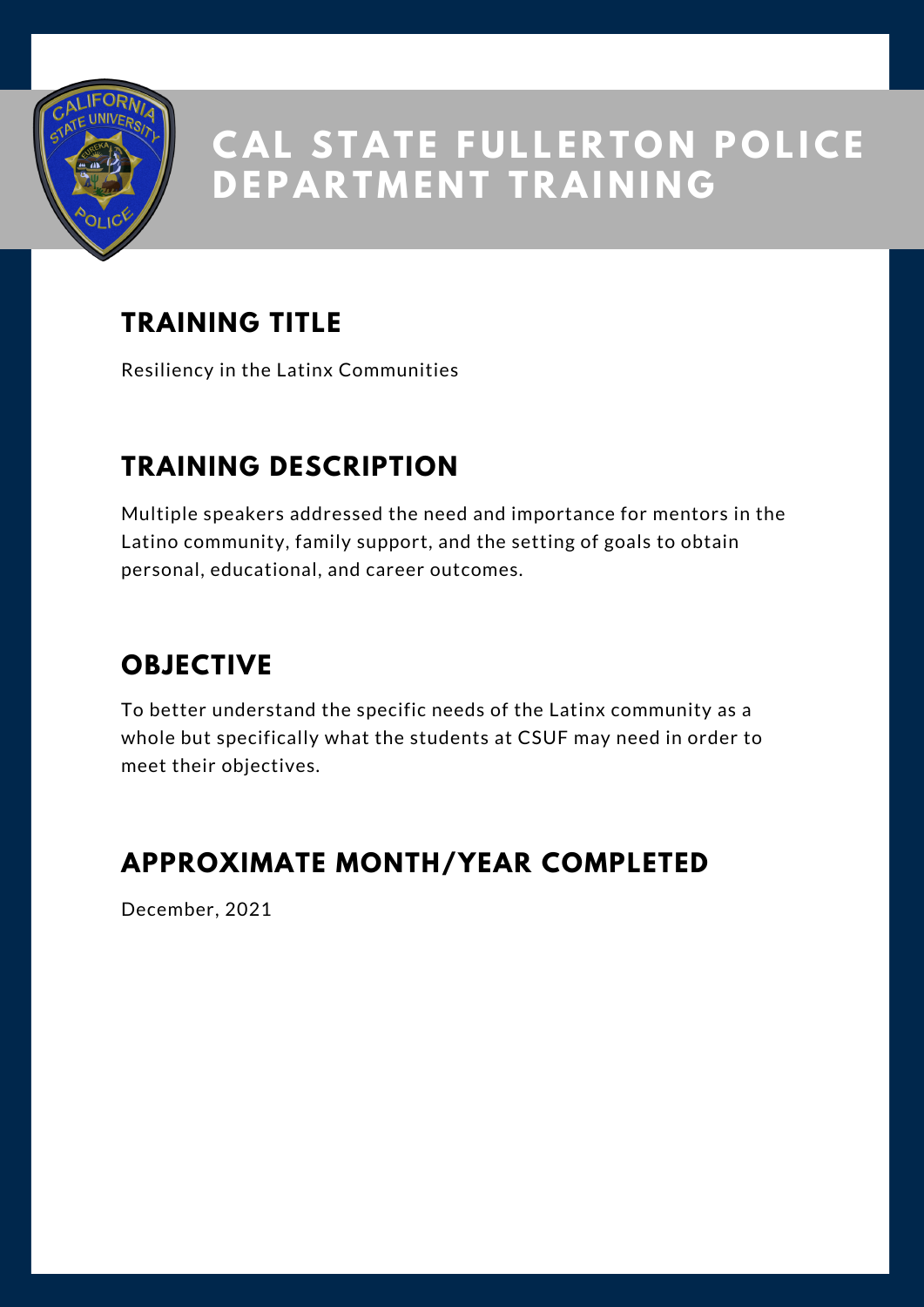

## **TRAINING TITLE**

Critical Incident Review

#### **TRAINING DESCRIPTION**

Discussion of Oklahoma City Failure to Engage

#### **OBJECTIVE**

Officers watched a critical incident review video and discussed several officer safety issues. Officers also discussed the use of lethal force as a legal standard and department policy.

#### **APPROXIMATE MONTH/YEAR COMPLETED**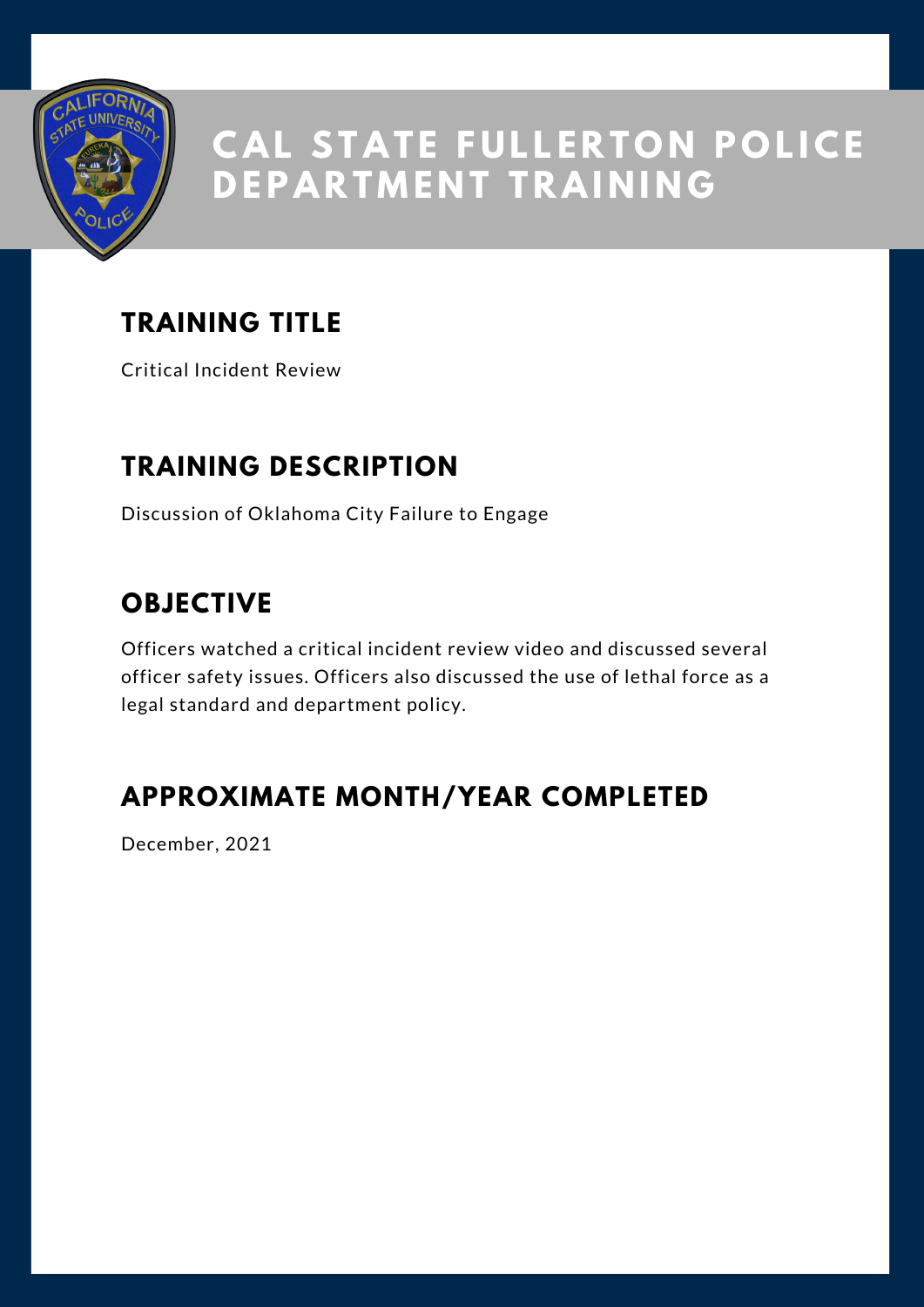

## **TRAINING TITLE**

"Be The Leader You Want Leading You"

### **TRAINING DESCRIPTION**

Video review provided by risk management expert and Lexipol co-founder Gordon Graham.

#### **OBJECTIVE**

Stop minimizing your leadership role to the confines of your patrol vehicle. If you have issues about the way in which your bosses are headed, speak up.

### **APPROXIMATE MONTH/YEAR COMPLETED**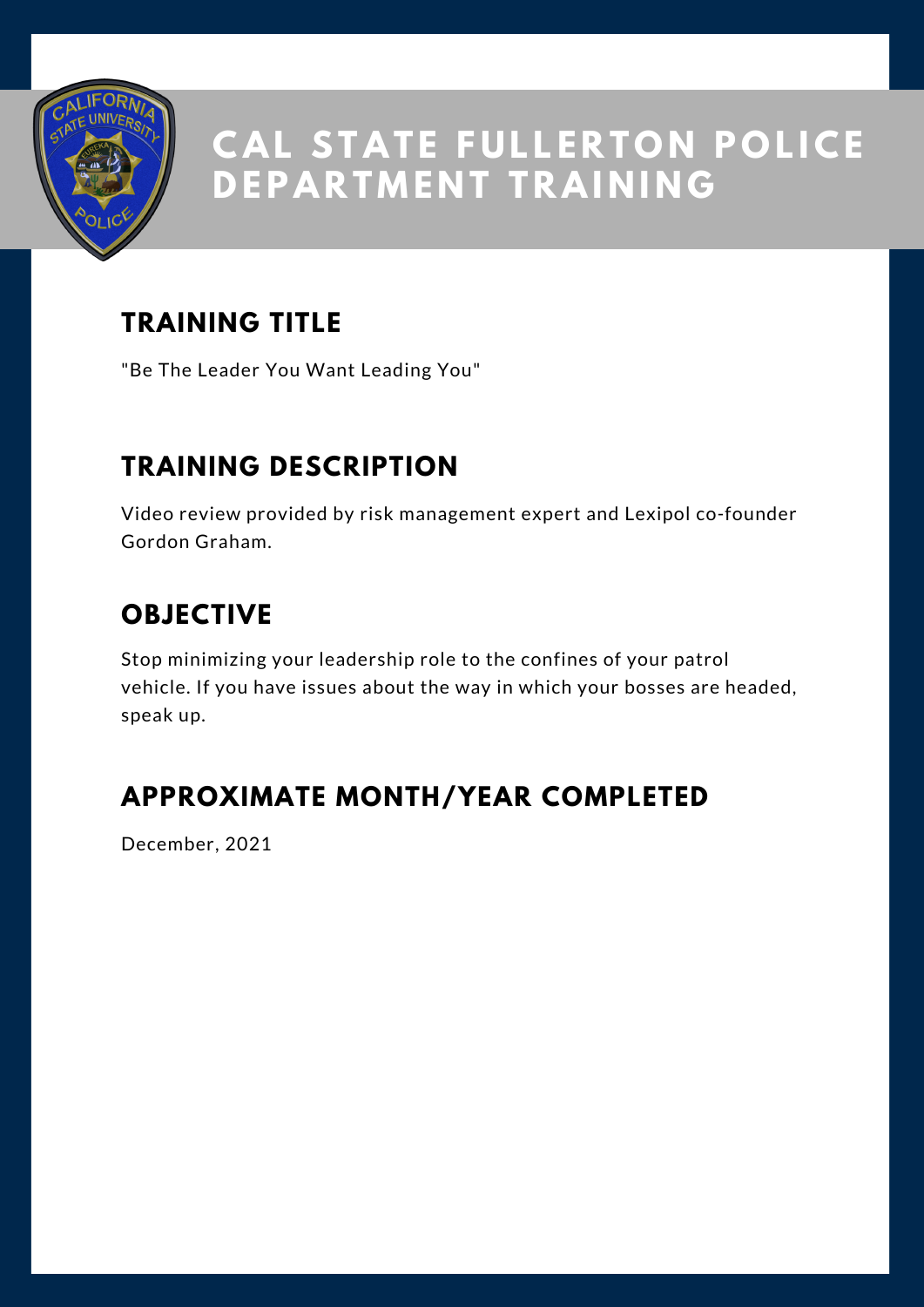

### **TRAINING TITLE**

CSUF PD General Order Number 3-3: Less Lethal Weapons Procedures

#### **TRAINING DESCRIPTION**

Review of the policy, specifically as it relates to the Taser Conductive Energy Weapon (Taser).

## **OBJECTIVE**

It is the policy of this Department that only those weapons authorized for use by officers will be carried. Only Department personnel receiving training and demonstrating proficiency in less-lethal weapons will be authorized to carry these weapons. Less lethal control devices may be employed when a decision has been made to restrain or arrest a violent, threatening, non-compliant, or suicidal subject.

#### **APPROXIMATE MONTH/YEAR COMPLETED**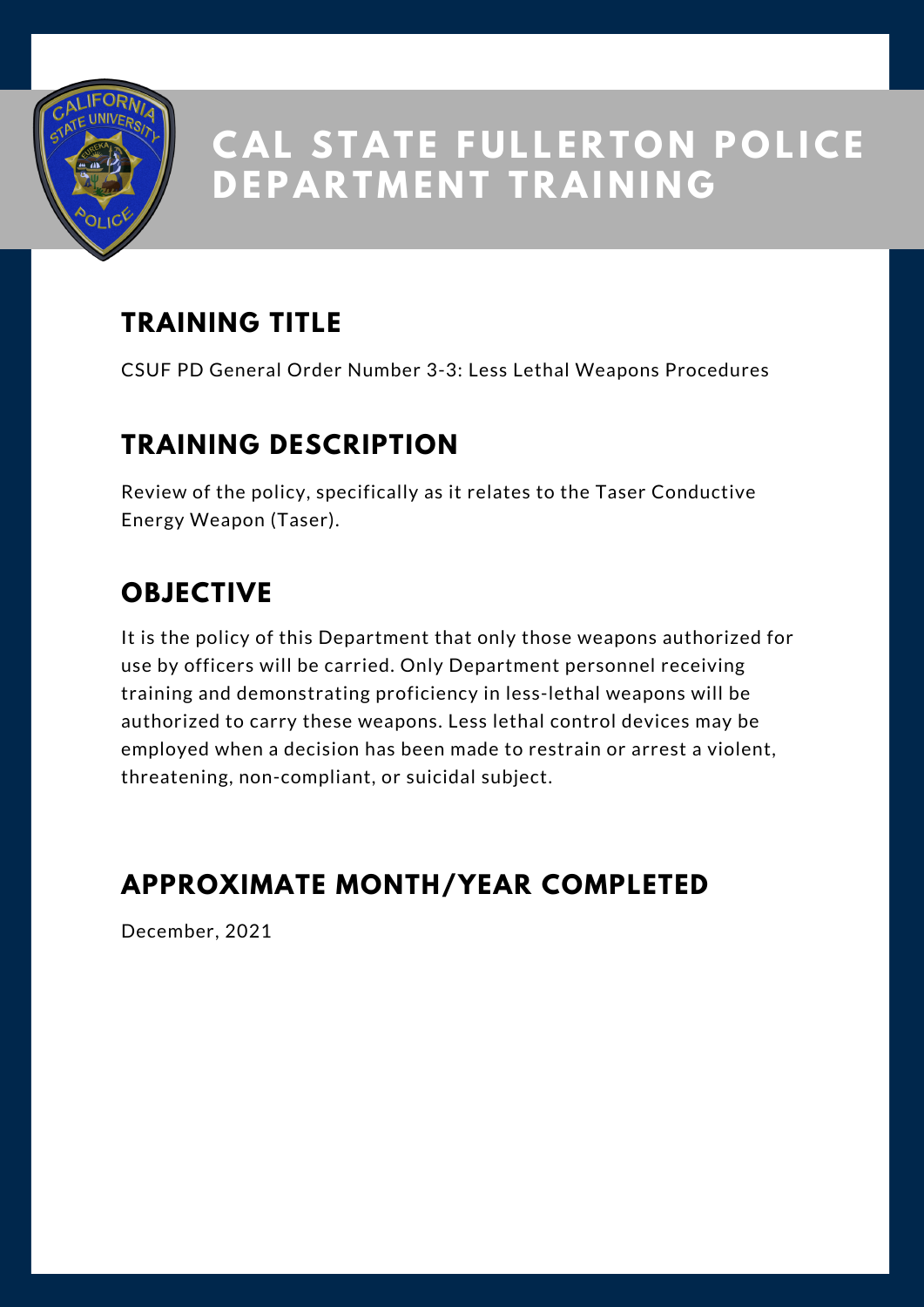

### **TRAINING TITLE**

CSUF PD General Order Number 3-6: Response to Domestic Violence

#### **TRAINING DESCRIPTION**

Review of the policy, specifically as it relates to 243(e)(1) PC and 273.5 PC.

## **OBJECTIVE**

To provide direction to members of the CSUF Police Department in order to prevent and intervene in incidents of domestic violence.

### **APPROXIMATE MONTH/YEAR COMPLETED**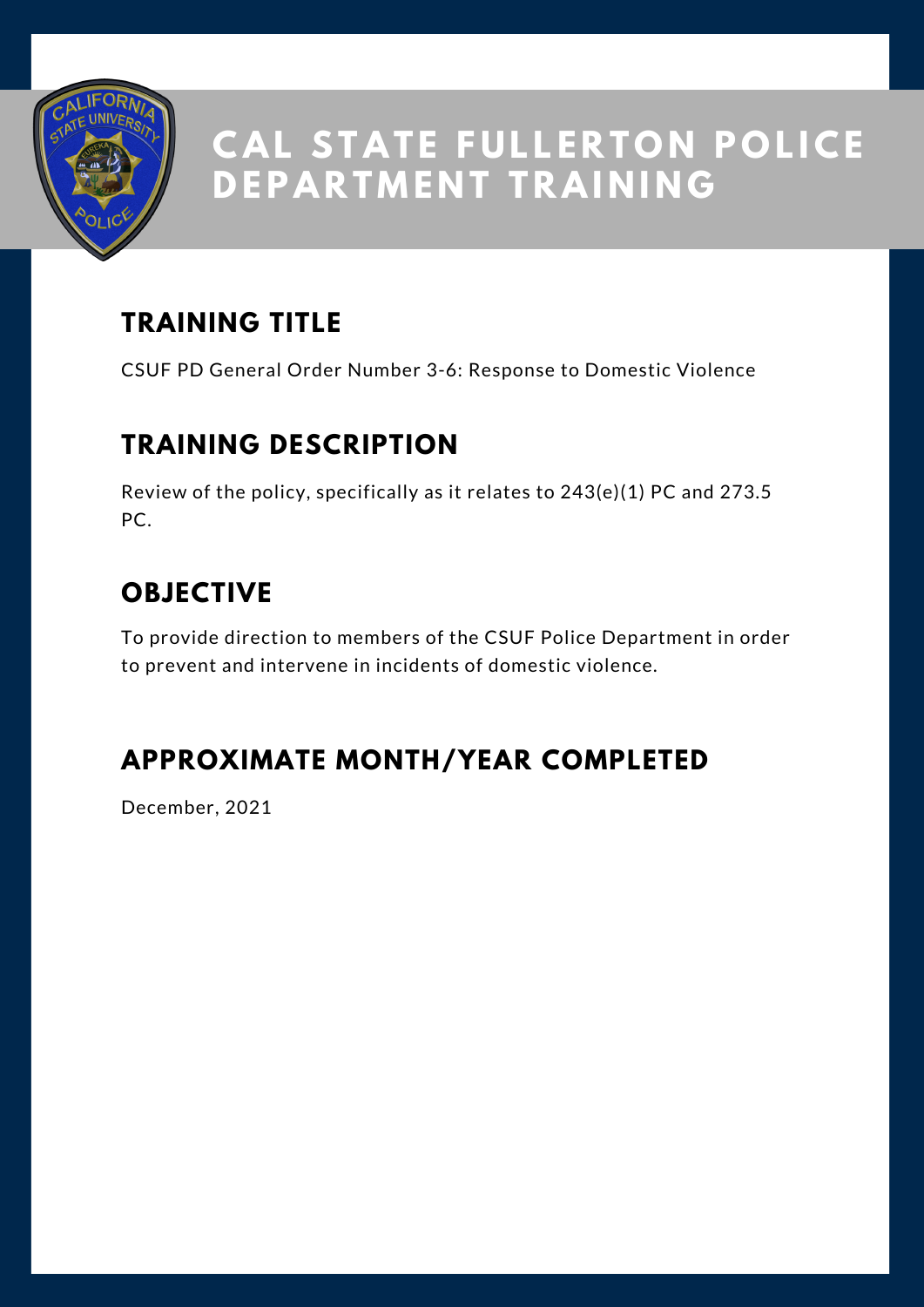

## **TRAINING TITLE**

CSUF PD General Order Number 3-5: Emergency Protective Orders/Temporary Restraining Orders

#### **TRAINING DESCRIPTION**

Review of the policy

## **OBJECTIVE**

To establish procedures for obtaining and serving emergency protective orders (EPO) and maintain records and serving copies of court-issued temporary restraining orders (TRO).

#### **APPROXIMATE MONTH/YEAR COMPLETED**